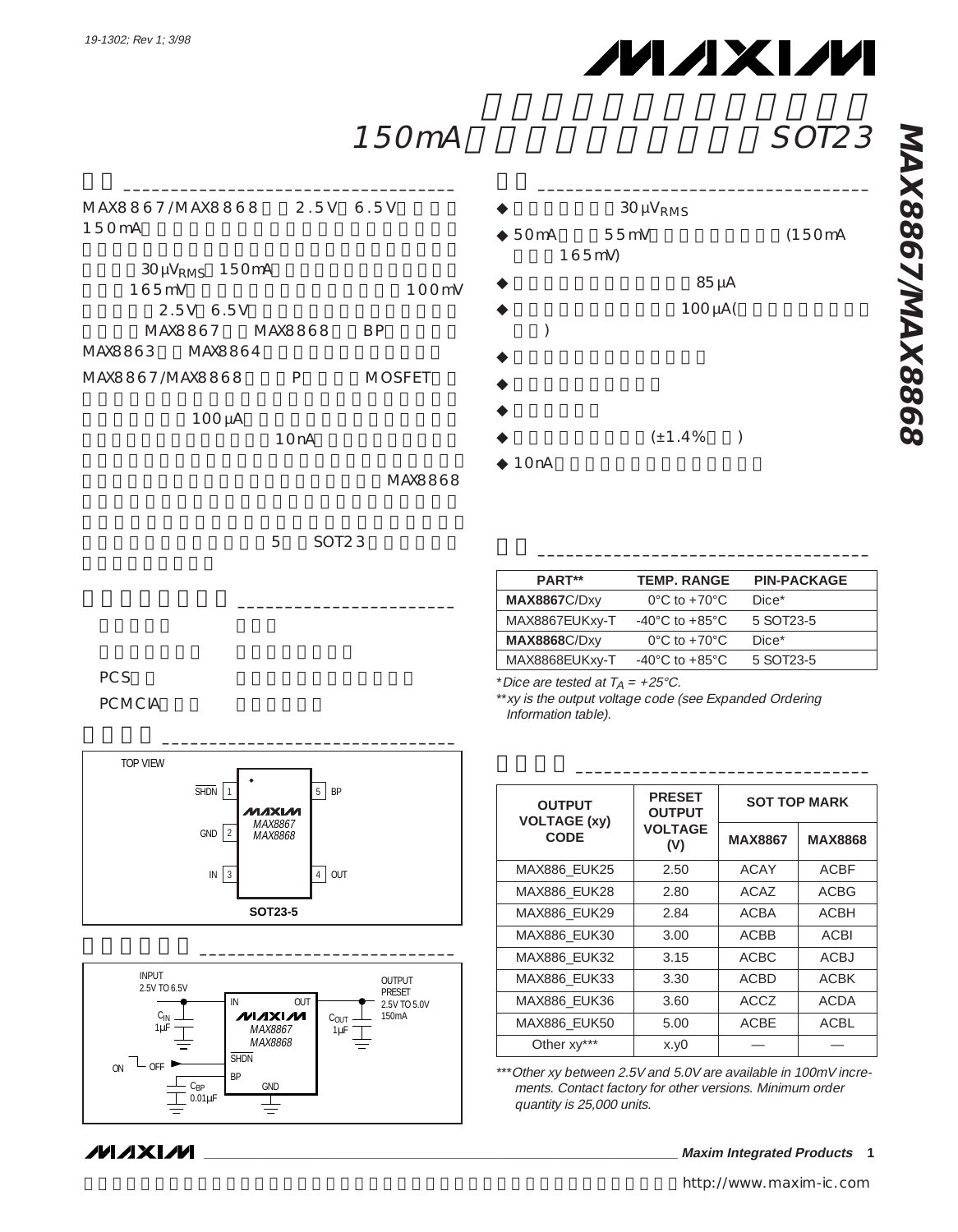### **ABSOLUTE MAXIMUM RATINGS**

| <b>ABSOLUTE MAXIMUM RATINGS</b>                                                                                                                                                |               |                                                                                 |
|--------------------------------------------------------------------------------------------------------------------------------------------------------------------------------|---------------|---------------------------------------------------------------------------------|
| Continuous Power Dissipation ( $T_A = +70^{\circ}C$ )<br>SOT23-5 (derate 7.1mW/°C above +70°C)571mW<br>Stresses beyond those listed under "Absolute Maximum Ratings" may cause |               |                                                                                 |
| operation of the device at these or any other conditions beyond those indicat<br>absolute maximum rating conditions for extended periods may affect device re                  |               |                                                                                 |
| <b>ELECTRICAL CHARACTERISTICS</b>                                                                                                                                              |               |                                                                                 |
|                                                                                                                                                                                |               | $(V_{IN} = V_{OUT(NOMINAL)} + 0.5V$ , $T_A = -40°C$ to $+85°C$ , unless otherwi |
|                                                                                                                                                                                |               |                                                                                 |
| <b>PARAMETER</b>                                                                                                                                                               | <b>SYMBOL</b> | <b>COND</b>                                                                     |
| Input Voltage (Note 2)                                                                                                                                                         | $V_{IN}$      |                                                                                 |

| Operating Temperature Range 40°C to +85°C  |  |
|--------------------------------------------|--|
|                                            |  |
|                                            |  |
|                                            |  |
| Lead Temperature (soldering, 10sec) +300°C |  |

Stresses beyond those listed under "Absolute Maximum Ratings" may cause permanent damage to the device. These are stress ratings only, and functional operation of the device at these or any other conditions beyond those indicated in the operational sections of the specifications is not implied. Exposure to absolute maximum rating conditions for extended periods may affect device reliability.

### **ELECTRICAL CHARACTERISTICS**

(VIN = VOUT(NOMINAL) + 0.5V, TA = -40°C to +85°C, unless otherwise noted. Typical values are at TA = +25°C.) (Note 1)

| <b>PARAMETER</b>                 | <b>SYMBOL</b>   | <b>CONDITIONS</b>                                             |                                          | <b>MIN</b> | <b>TYP</b>   | <b>MAX</b>    | <b>UNITS</b> |
|----------------------------------|-----------------|---------------------------------------------------------------|------------------------------------------|------------|--------------|---------------|--------------|
| Input Voltage (Note 2)           | $V_{IN}$        |                                                               |                                          | 2.5        |              | 6.5           | $\vee$       |
|                                  |                 | $I_{OUT} = 0mA$ , $T_A = +25°C$                               |                                          | $-1.4$     |              | 1.4           | %            |
| Output Voltage Accuracy          |                 | $I$ $O$ UT = 0mA to 120mA                                     |                                          | $-3$       |              | $\mathcal{P}$ |              |
| Maximum Output Current           |                 |                                                               |                                          | 150        |              |               | mA           |
| <b>Current Limit</b>             | <b>ILIM</b>     |                                                               |                                          | 160        | 390          |               | mA           |
| <b>Ground Pin Current</b>        |                 | No load                                                       |                                          |            | 85           | 180           |              |
|                                  | lo              | $I_{OUT} = 150mA$                                             |                                          |            | 100          |               | μA           |
|                                  |                 | $I$ <sub>OUT</sub> = 1mA                                      |                                          |            | 1.1          |               |              |
| Dropout Voltage (Note 2)         |                 | $IOUT = 50mA$<br>$IQIIT = 150mA$                              |                                          |            | 55           | 120           | mV           |
|                                  |                 |                                                               |                                          |            | 165          |               |              |
| Line Regulation                  | $\Delta V$ INR  | $V_{IN}$ = (V <sub>OUT</sub> + 0.1V) to 6.5V, $I_{OUT}$ = 1mA |                                          | $-0.15$    | $\mathbf{0}$ | 0.15          | $%$ /V       |
| Load Regulation                  | $\Delta V$ I DR | $I_{OUT}$ = 0mA to 120mA, $C_{OUT}$ = 1µF                     |                                          |            | 0.01         | 0.04          | $%$ /mA      |
|                                  | en              | $f = 10Hz$ to 100kHz.                                         | $C_{OUT} = 10 \mu F$                     |            | 30           |               | µVRMS        |
| Output Voltage Noise             |                 | $C_{BP} = 0.01 \mu F$                                         | $C_{OUT} = 100 \mu F$                    |            | 20           |               |              |
| <b>SHUTDOWN</b>                  |                 |                                                               |                                          |            |              |               |              |
| <b>SHDN</b> Input Threshold      | V <sub>IH</sub> | $V_{IN} = 2.5V$ to 5.5V                                       |                                          | 2.0        |              |               | $\vee$       |
|                                  | VIL             | $V_{IN} = 2.5V$ to 5.5V                                       |                                          |            |              | 0.4           |              |
| <b>SHDN</b> Input Bias Current   | <b>SHDN</b>     | $V\overline{\text{SHDN}} = V\text{IN}$                        | $T_A = +25^{\circ}C$                     |            | 0.01         | 100           | nA           |
|                                  |                 |                                                               | $TA = +85^{\circ}C$                      |            | 0.5          |               |              |
| Shutdown Supply Current          | IQ. SHDN        | $V_{\text{OUT}} = 0V$                                         | $T_A = +25^{\circ}C$                     |            | 0.01         | $\mathbf{1}$  | μA           |
|                                  |                 |                                                               | $T_A = +85^{\circ}$ C                    |            | 0.2          |               |              |
| Shutdown Exit Delay              |                 | $C_{BP} = 0.1 \mu F$ ,                                        | $TA = +25^{\circ}C$                      |            | 30           | 150           | $\mu s$      |
| (Note 3)                         |                 | $C_{OUT} = 1\mu F$ , no load                                  | $T_A = -40^{\circ}$ C to $+85^{\circ}$ C |            |              | 300           |              |
| Shutdown Discharge<br>Resistance |                 | MAX8868 only                                                  |                                          |            | 300          |               | $\Omega$     |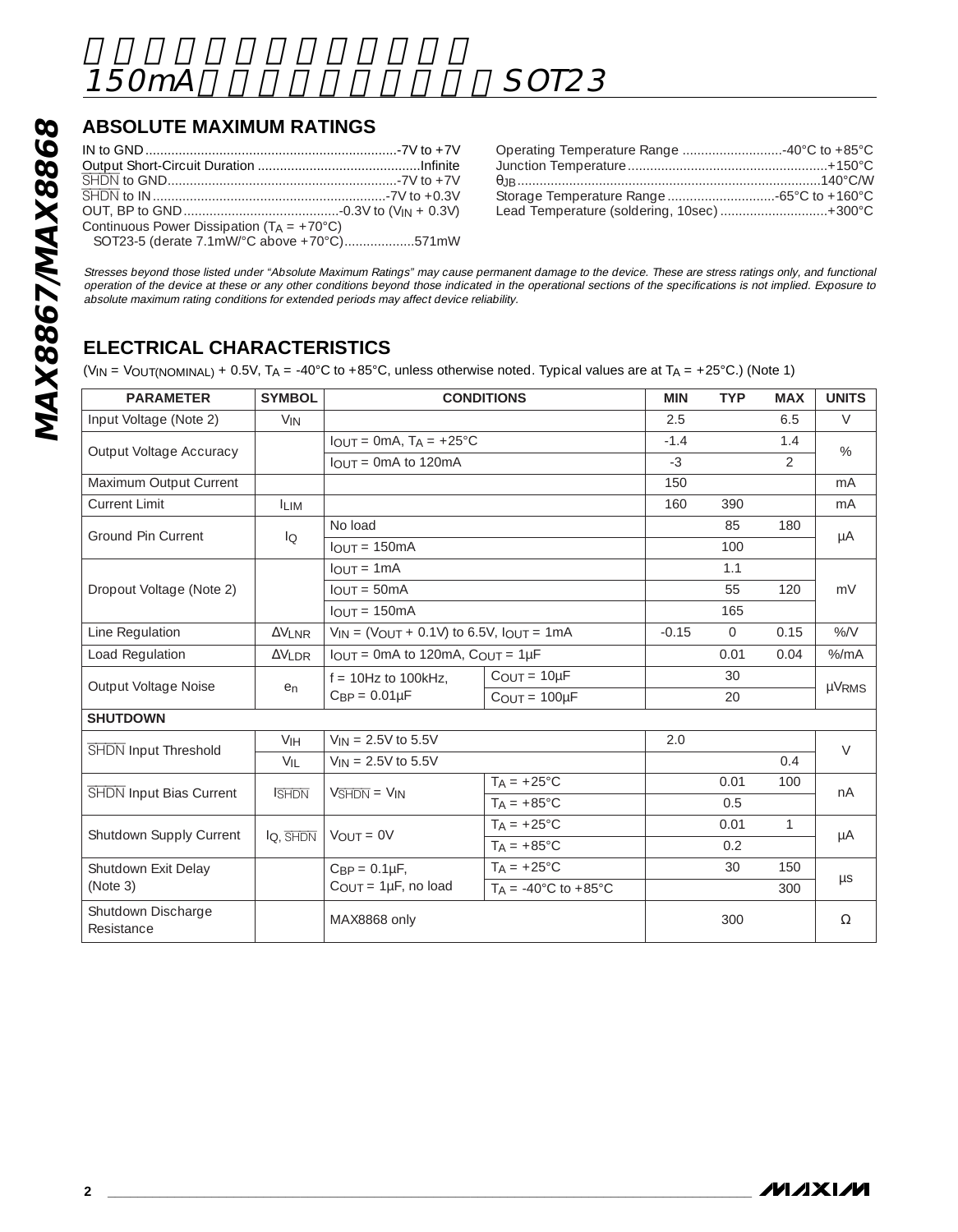#### **ELECTRICAL CHARACTERISTICS (continued)**

(VIN = VOUT(NOMINAL) + 0.5V, TA = -40°C to +85°C, unless otherwise noted. Typical values are at TA = +25°C.) (Note 1)

| <b>PARAMETER</b>                      | <b>SYMBOL</b>  | <b>CONDITIONS</b> | MIN | <b>TYP</b> | MAX | <b>UNITS</b> |
|---------------------------------------|----------------|-------------------|-----|------------|-----|--------------|
| <b>THERMAL PROTECTION</b>             |                |                   |     |            |     |              |
| Thermal Shutdown<br>Temperature       | l SHDN         |                   |     | 155        |     | $\circ$      |
| Thermal Shutdown<br><b>Hysteresis</b> | $\Delta$ Tshdn |                   |     | 15         |     | $\circ$      |

**Note 1:** Limits are 100% production tested at T<sub>A</sub> = +25°C. Limits over the operating temperature range are guaranteed through correlation using Statistical Quality Control (SQC) Methods.

 $\blacksquare$ 

**Note 2:** The dropout voltage is defined as V<sub>IN</sub> - V<sub>OUT</sub>, when V<sub>OUT</sub> is 100mV below the value of V<sub>OUT</sub> for V<sub>IN</sub> = V<sub>OUT</sub> + 0.5V. **Note 3:** Time needed for V<sub>OUT</sub> to reach 95% of final value.

 $(V_{IN} = V_{OUT(NOMINAL)} + 0.5V, C_{IN} = 1 \mu F, C_{OUT} = 1 \mu F, C_{BP} = 0.01 \mu F, T_A = +25°C$ , unless otherwise noted.) **GROUND PIN CURRENT MAX886\_EUK25 MAX886\_EUK50 vs. LOAD CURRENT OUTPUT VOLTAGE vs. LOAD CURRENT OUTPUT VOLTAGE vs. LOAD CURRENT** 2.60 5.2 110 MAX8867/8-02 MAX8867/8-01 105 MAX886\_EUK50 100 GROUND PIN CURRENT (MA) GROUND PIN CURRENT (µA) 2.55 5.1 OUTPUT VOLTAGE (V) 95 OUTPUT VOLTAGE (V) OUTPUT VOLTAGE (V) OUTPUT VOLTAGE (V) MAX886\_EUK25 90 85 5.0 2.50 80 75 2.45 4.9 70 65 60  $2.40$ 4.8 0 50 100 150 0 50 100 150 0 50 100 150 LOAD CURRENT (mA) LOAD CURRENT (mA) LOAD CURRENT (mA) **MAX886\_EUK25 MAX886\_EUK50 GROUND PIN CURRENT vs. INPUT VOLTAGEOUTPUT VOLTAGE vs. INPUT VOLTAGE GROUND PIN CURRENT vs. INPUT VOLTAGE**120 120 6 MAX8867/8-05 MAX8867/8-04  $I_{LOAD} = 50 \text{mA}$  $I_{LOAD} = 50mA$ 100 100 5 MAX886\_EUK50 GROUND PIN CURRENT (µA) GROUND PIN CURRENT (µA)  $\mathfrak{F}$ GROUND PIN CURRENT (µA) OUTPUT VOLTAGE (V) OUTPUT VOLTAGE (V) 4 80 80 GROUND PIN CURRENT ٢ NO LOAD NO LOAD 60 60 3 40  $\overline{2}$ 40 20  $20$ 1 0  $\boldsymbol{0}$ 

0 1 2 3 4 5 6

INPUT VOLTAGE (V)



MAX8867/8-03

0 1 2 3 4 5 6

INPUT VOLTAGE (V)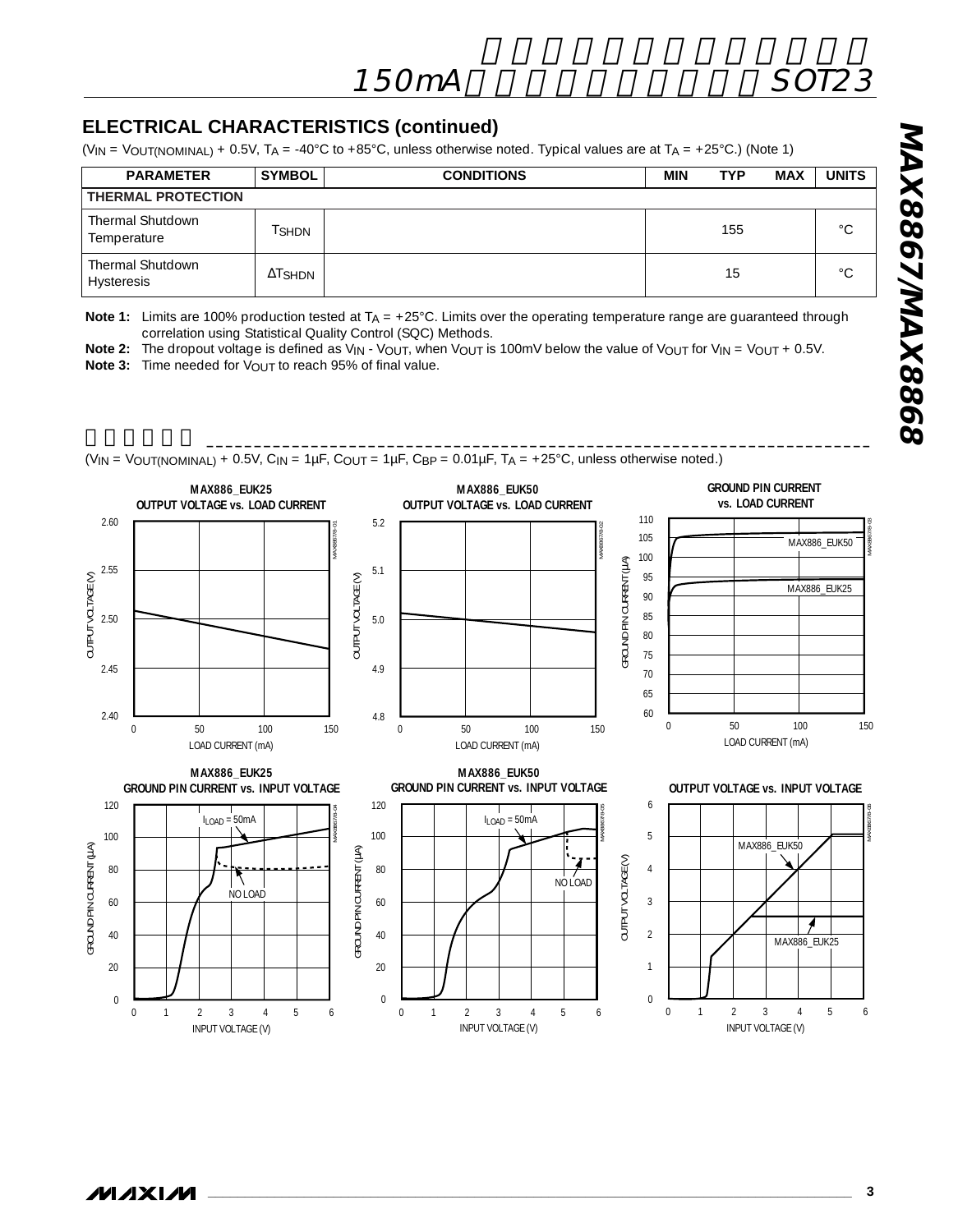

**4 \_\_\_\_\_\_\_\_\_\_\_\_\_\_\_\_\_\_\_\_\_\_\_\_\_\_\_\_\_\_\_\_\_\_\_\_\_\_\_\_\_\_\_\_\_\_\_\_\_\_\_\_\_\_\_\_\_\_\_\_\_\_\_\_\_\_\_\_\_\_\_\_\_\_\_\_\_\_\_\_\_\_\_\_\_\_\_**

**MAXIM**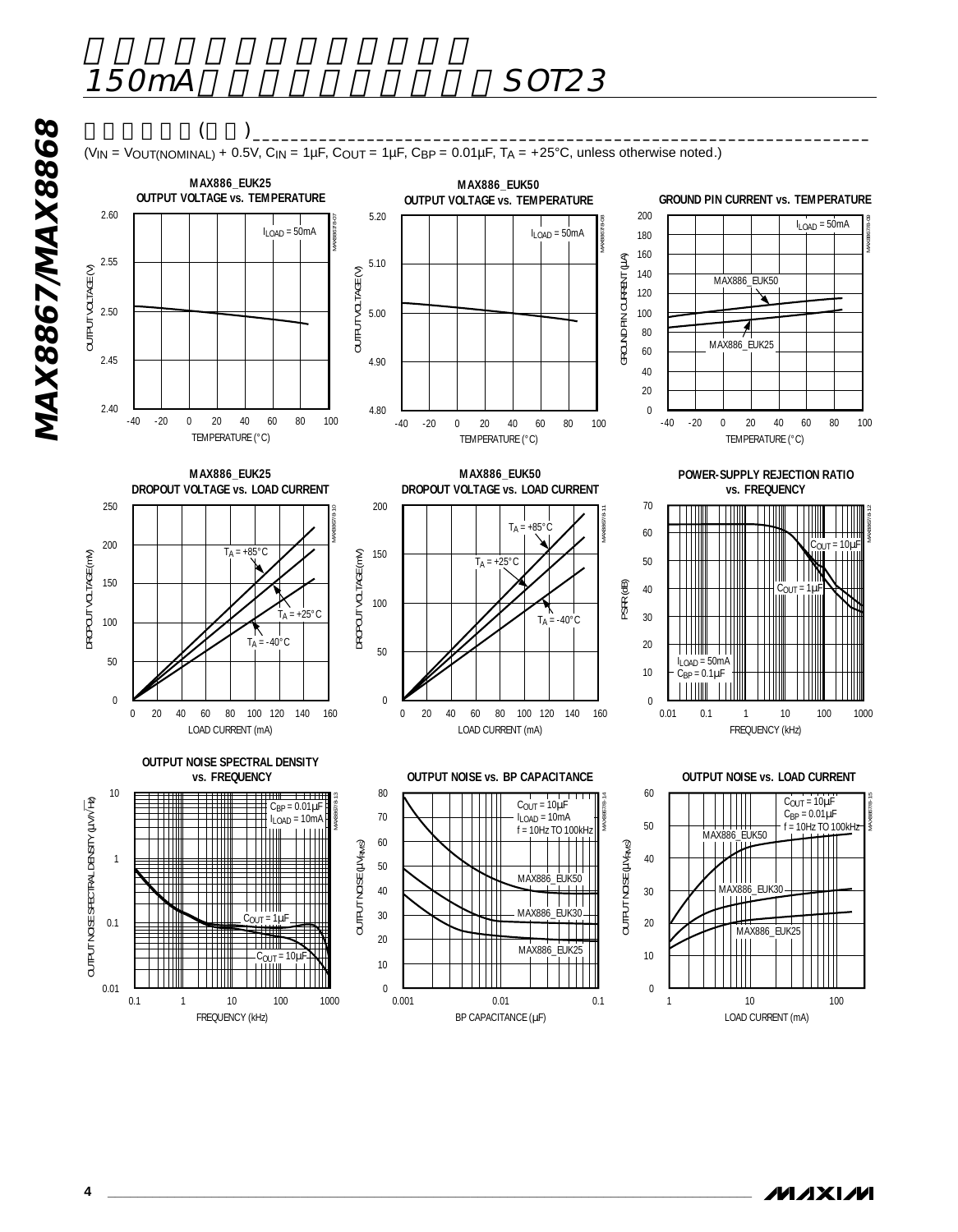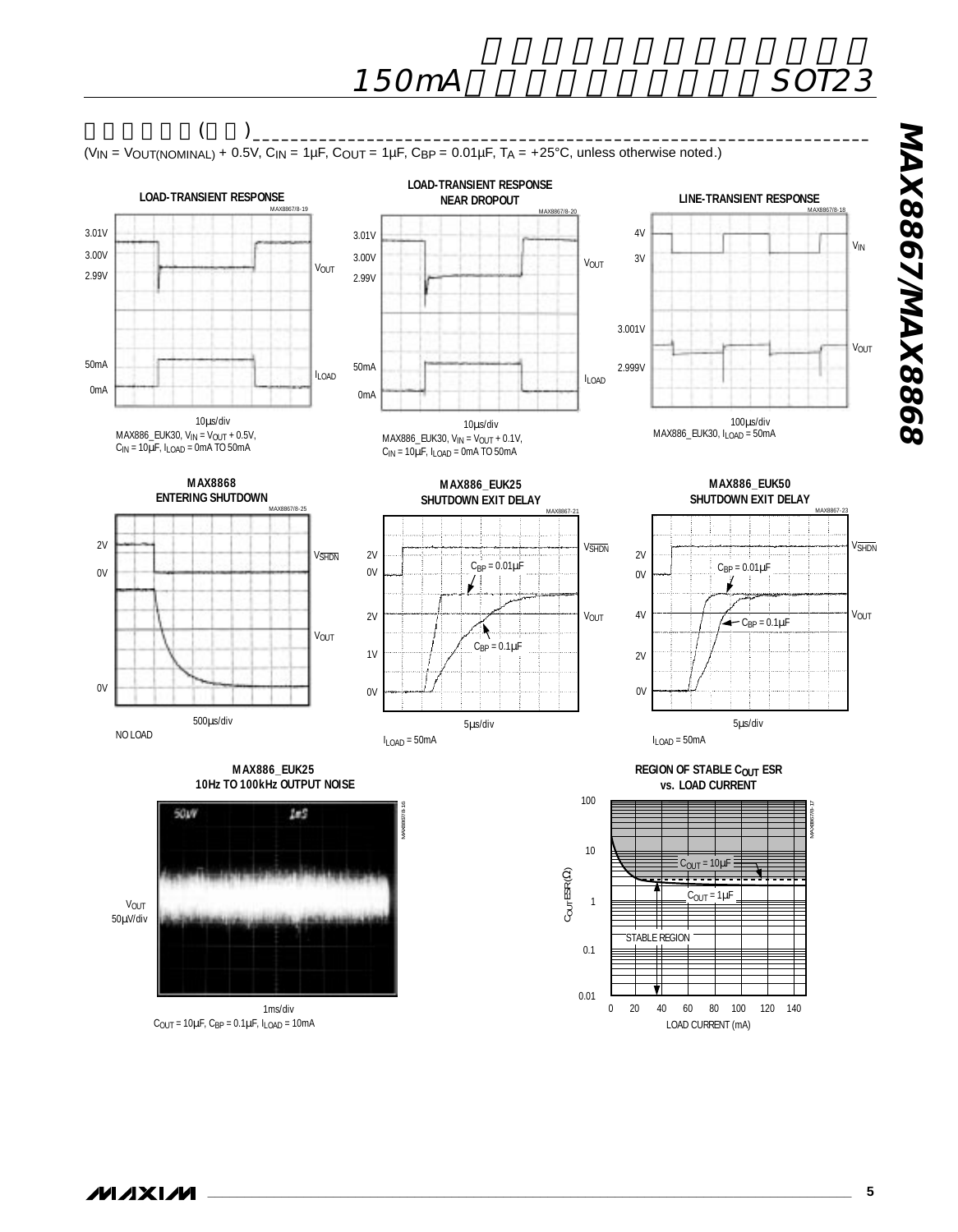

 $\mathbf{1}$ .  $\mathbf{2}$   $\mathbf{3}$   $\mathbf{4}$   $\mathbf{5}$   $\mathbf{7}$   $\mathbf{8}$   $\mathbf{9}$   $\mathbf{1}$   $\mathbf{1}$   $\mathbf{5}$   $\mathbf{1}$   $\mathbf{5}$   $\mathbf{1}$   $\mathbf{5}$   $\mathbf{1}$   $\mathbf{5}$   $\mathbf{1}$   $\mathbf{5}$   $\mathbf{1}$   $\mathbf{5}$   $\mathbf{1}$   $\mathbf{5}$   $\mathbf{1}$   $\mathbf$ 

1.25V

MAX8867/MAX8868



詳細 \_\_\_\_\_\_\_\_\_\_\_\_\_\_\_\_\_\_\_\_\_\_\_\_\_\_\_\_\_\_\_\_\_\_\_

OUTER EXPLORER THE RESERVE EXPLORER THAT IN THE RESERVE EXPLORER THAT IN THE RESERVE ENDING:

**MAXIM**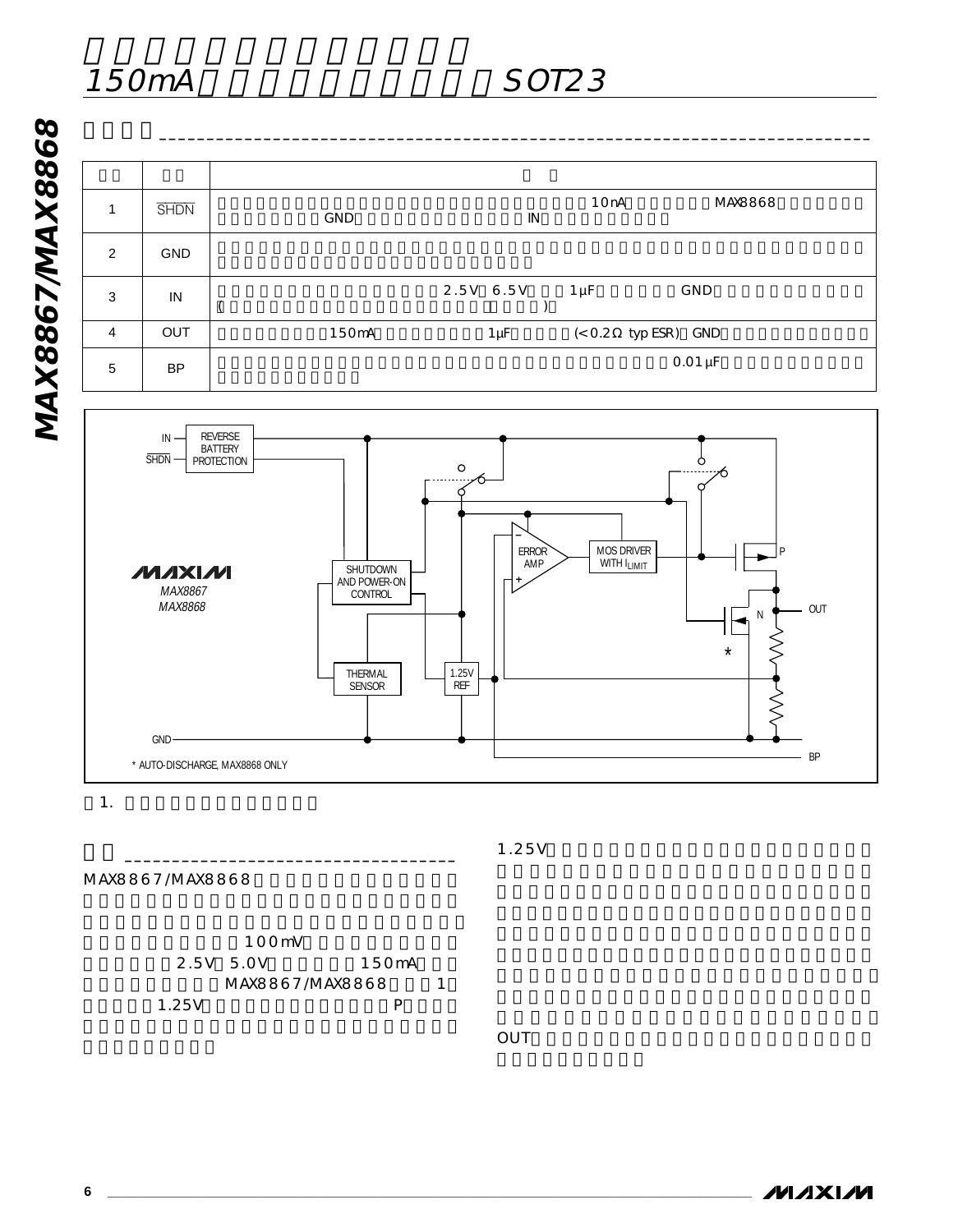| 150mA                                             | <i><b>SOT23</b></i>                                                                                         |
|---------------------------------------------------|-------------------------------------------------------------------------------------------------------------|
| <b>BP</b>                                         |                                                                                                             |
| MAX8868                                           | MAX8867/MAX8868                                                                                             |
|                                                   | $T_J = +150$                                                                                                |
|                                                   | MAX8867/MAX8868                                                                                             |
| MAX8867 MAX8868<br>100mV                          |                                                                                                             |
| 2.5V 5.0V<br>$\overline{2}$<br>$\left($<br>2.84V  | $P = I_{OUT}(V_{IN} = V_{OUT})$                                                                             |
| 3.15V<br>) MAX886_EUK29                           | $PMAX = (TJ - TA) / (\thetaJB + \theta BA)$                                                                 |
| 100mV<br>MAX886_EUK32<br>MAX8867EUK33             | $T_J$ - $T_A$ MAX8867 MAX8868                                                                               |
| 3.3V<br>(<br>⟩                                    | $\theta_{\text{JC}}$<br>$\theta_{\text{JB}}$<br>$\theta_{BA}$                                               |
| P                                                 | MAX8867/MAX8868 GND                                                                                         |
| MAX8867 MAX8868<br><b>MOSFET</b><br>1.1<br>(typ)P | $\overline{2}$<br>GND                                                                                       |
| <b>PNP</b>                                        |                                                                                                             |
|                                                   |                                                                                                             |
| ${\sf P}$<br><b>MOSFET</b><br><b>PNP</b>          | MAX8867 MAX8868<br>$V_{IN}$<br>$V_{\overline{\text{SHDN}}}$<br>1 <sub>mA</sub><br>$\overline{c}$            |
| MAX8867/MAX8868                                   |                                                                                                             |
| $100 \mu A$<br>$\left($<br>$\left( \right)$       |                                                                                                             |
|                                                   | BP 0.01 µF<br>200k                                                                                          |
| MAX8867 /MAX8868<br>390mA                         | 80Hz<br>$C_{\text{BP}} = 0.01 \,\mu\text{F}$<br>$C_{OUT} = 10 \mu F$<br>MAX8867 MAX8868<br>$30 \mu V_{RMS}$ |
| 160mA(min)<br>500mA(max)                          | <b>BP</b>                                                                                                   |
|                                                   |                                                                                                             |
| MAX8867 MAX8868<br>$T_J =$                        |                                                                                                             |
| $+170$                                            | MAX8867 MAX8868<br>$1 \mu F$                                                                                |
| ${\mathbb C}$<br>${\mathbb C}$<br>20              | $1 \mu F$ $10 \mu F$<br>ESR                                                                                 |

**MAX8867/MAX8868 MAX8867/MAX8868**

**\_\_\_\_\_\_\_\_\_\_\_\_\_\_\_\_\_\_\_\_\_\_\_\_\_\_\_\_\_\_\_\_\_\_\_\_\_\_\_\_\_\_\_\_\_\_\_\_\_\_\_\_\_\_\_\_\_\_\_\_\_\_\_\_\_\_\_\_\_\_\_\_\_\_\_\_\_\_\_\_\_\_\_\_\_\_\_ 7**